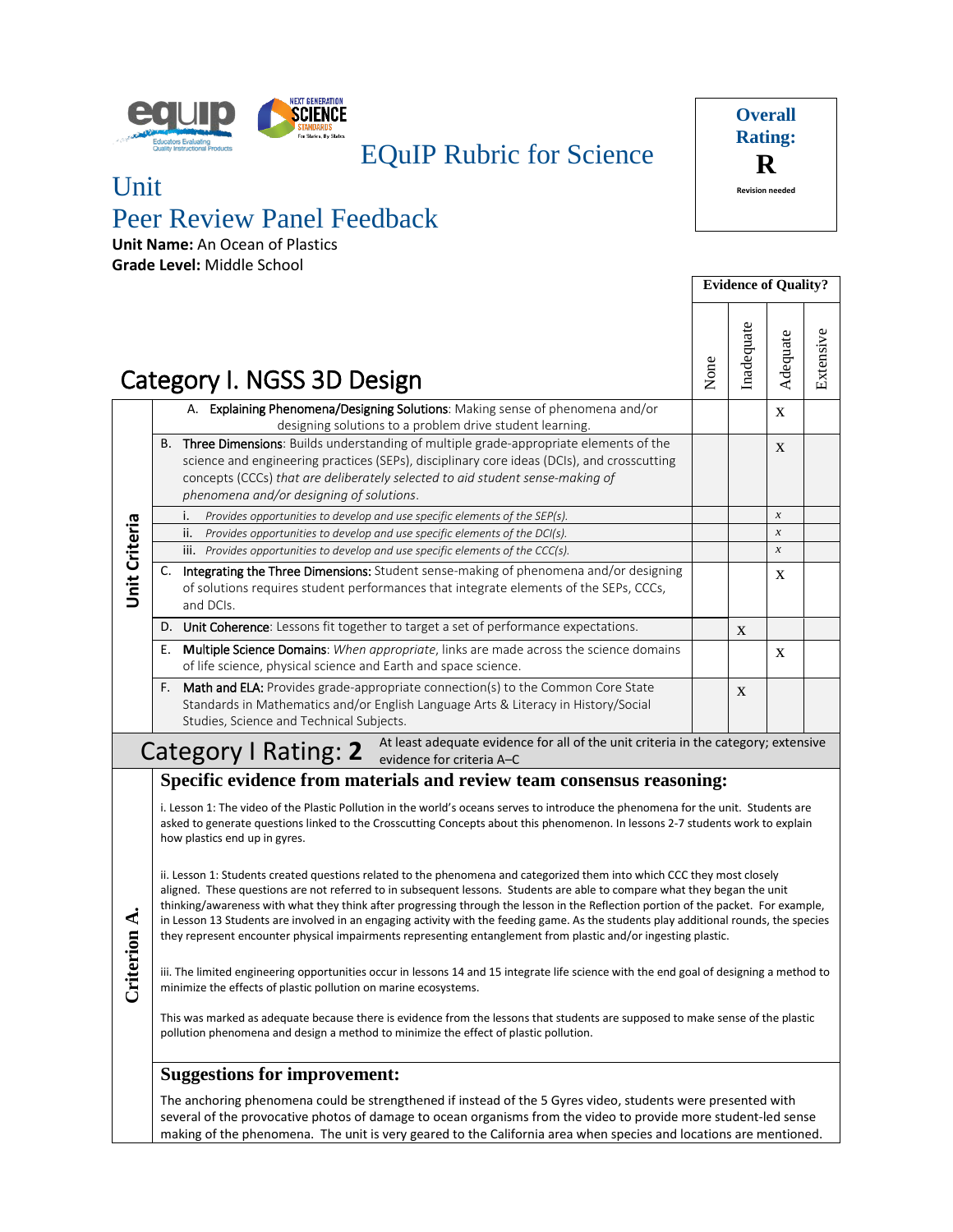|              | This can be used in any ocean area and although suggestions are made for other waterways, (i.e. Lesson 4) it may not<br>transfer to other areas as well.                                                                                                                                                                                                                                                                                                                                                                                                                                                                                                                                                                                                                                        |
|--------------|-------------------------------------------------------------------------------------------------------------------------------------------------------------------------------------------------------------------------------------------------------------------------------------------------------------------------------------------------------------------------------------------------------------------------------------------------------------------------------------------------------------------------------------------------------------------------------------------------------------------------------------------------------------------------------------------------------------------------------------------------------------------------------------------------|
|              | Specific evidence from materials and review team consensus reasoning:                                                                                                                                                                                                                                                                                                                                                                                                                                                                                                                                                                                                                                                                                                                           |
|              | Lesson 1 Explore (Teacher Facilitation Guide): "For step 5 of the QFT, have each student group record their top 3<br>questions about the phenomenon on the whiteboard or chart paper in the front of the room so that all groups can<br>see."                                                                                                                                                                                                                                                                                                                                                                                                                                                                                                                                                   |
|              | Ask questions that arise from careful observation of phenomena, models, or unexpected results, to clarify<br>$\bullet$<br>and/or seek additional information. (Asking Questions and Defining Problems)                                                                                                                                                                                                                                                                                                                                                                                                                                                                                                                                                                                          |
|              | Lesson 2 (Student Handout): "Use your data and graphs to complete the following calculations. 1) Estimate how much<br>total waste (recycled and non-recycled) your class uses in 1 week, 1 month, and 1 year assuming that everyone<br>consistently produces the same amount of waste in a day that you recorded."                                                                                                                                                                                                                                                                                                                                                                                                                                                                              |
|              | $\bullet$<br>Use graphical displays (e.g. maps, charts, graphs, and/or tables) of large data sets to identify temporal and<br>spatial relationships. (Analyzing and Interpreting Data)                                                                                                                                                                                                                                                                                                                                                                                                                                                                                                                                                                                                          |
|              | Lesson 5 (Student Handout): "Imagine the apartment buildings, single family homes, and factories that make up your<br>city. Add binder clips, paper clips, and/or paper fasteners to represent these. Place some factories on mountain or<br>hillsides and others near the bottom. You may want to place several in one area to show populated urban areas<br>versus less populated areas. Place a few drops of one color of food coloring near the factories on the<br>mountain/hillsides and a few drops of another color of food coloring near the factories at the bottom. The food<br>coloring represents point source pollution or pollution that comes from a known source, in this case emissions/solid<br>waste from factories. Use the spray bottle to simulate precipitation again." |
|              | Develop or modify a model - based on evidence- to match what happens if a variable or component of a<br>$\bullet$<br>system is changed. (Developing and Using Models)                                                                                                                                                                                                                                                                                                                                                                                                                                                                                                                                                                                                                           |
|              | Lesson 5 (Student Handout): "Add to your explanation how point sources of solution move through the watershed.<br>Use specific observations from your experiment to support your reasoning."                                                                                                                                                                                                                                                                                                                                                                                                                                                                                                                                                                                                    |
| Criterion B. | Conduct an investigation and/or evaluate and/or revise the experimental design to produce data to serve as<br>$\bullet$<br>the basis for evidence that meets the goals of the investigation. (Planning and Carrying Out Investigations)                                                                                                                                                                                                                                                                                                                                                                                                                                                                                                                                                         |
|              | Lesson 6: Students use a Cloud in a Bottle Model to choose an explanation for how a cloud forms. They complete a<br>CER chart and a written explanation.                                                                                                                                                                                                                                                                                                                                                                                                                                                                                                                                                                                                                                        |
|              | Apply scientific ideas, principles, and/or evidence to construct, revise, and/or use an explanation or real<br>world, phenomena, examples or events. (Constructing Explanations and Designing Solutions)<br>This SEP element is evident in this lesson, but is not identified in the Unit Outline.<br>$\bullet$                                                                                                                                                                                                                                                                                                                                                                                                                                                                                 |
|              | Lesson 7: Students use a globe to model the Coriolis Effect.                                                                                                                                                                                                                                                                                                                                                                                                                                                                                                                                                                                                                                                                                                                                    |
|              | Develop a model to describe unobservable mechanisms. (Developing and Using Models)                                                                                                                                                                                                                                                                                                                                                                                                                                                                                                                                                                                                                                                                                                              |
|              | Lesson 8 (Unit Learning Plan): "Conduct an experiment to analyze and identify the chemical makeup of different types<br>of plastics based on the observed properties from physical and chemical tests."                                                                                                                                                                                                                                                                                                                                                                                                                                                                                                                                                                                         |
|              | Conduct an investigation and/or evaluate and/or revise the experimental design to produce data to serve as<br>the basis for evidence that meet the goals of the investigation. (Planning and Carrying Out Investigations)                                                                                                                                                                                                                                                                                                                                                                                                                                                                                                                                                                       |
|              | Lesson 8 (Student Handout): "State a claim identifying the 2 unknown plastic samples. Support your claim using 2-3<br>specific observations from your experiment and use information provided in the reading and charts to justify your<br>reasoning."                                                                                                                                                                                                                                                                                                                                                                                                                                                                                                                                          |
|              | Construct, use, and/or present an oral and written argument supported by empirical evidence and scientific<br>$\bullet$<br>reasoning to support or refute an explanation or a model for a phenomenon or a solution to a problem.<br>(Engaging in Argument from Evidence)<br>This activity does not quite fit the SEP. Having students simply explain how they identified an<br>$\circ$                                                                                                                                                                                                                                                                                                                                                                                                          |
|              | unknown sample is not supporting or refuting an explanation. There are other SEPs in this lesson<br>(Planning and Carrying out Investigations) that are more evident.                                                                                                                                                                                                                                                                                                                                                                                                                                                                                                                                                                                                                           |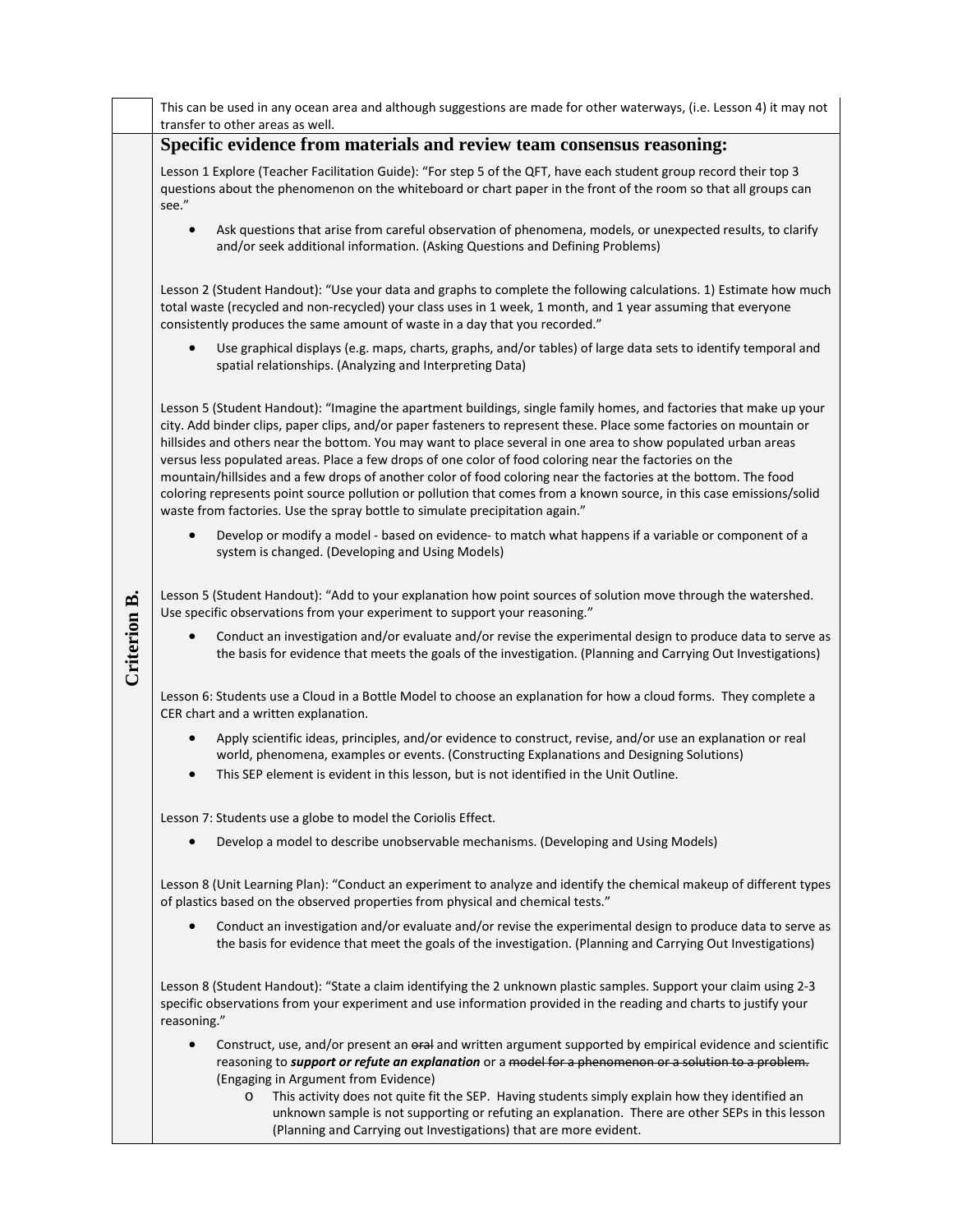Lesson 9: In the Unit Learning Plan, Developing and Using Models and Analyzing and Interpreting Data are identified as the corresponding SEPs. The elements of these SEP's that most closely fit this lesson are:

- Develop and/or use a model to predict and/or describe phenomena.
- Analyze and interpret data to provide evidence for phenomena.

Lesson 10 (Teacher Facilitation Guide): "Have students use the class data to calculate the percent of prey vs. non-prey items and then use the calculated percentages to make a bar graph of prey vs. non-prey food items."

• Apply mathematical concepts and/or processes (such as ratio, rate, percent, basic operations, and simple algebra) to scientific and engineering questions and problems. (Using Mathematics and Computational Thinking)

ii. Elements of multiple DCI's are used and developed in this unit. Several of the DCI's are addressed in more than one lesson allowing students multiple opportunities to gain the knowledge needed to explain the unit phenomena. ESS3.C (Lessons 1,2,3,4,14,15)

ESS2.C (Lessons 5,6,7)

PS1.A (Lessons 6,8,9)

PS3.A (Lesson 6)

ESS2.D (Lesson 7)

LS2.A (Lessons 9,10,13)

LS1.A (Lesson 11)

LS2.B (Lesson 12)

LS2.C (Lesson 13)

iii. The specific elements that *students* engage in connect to the following CCCs.:

#### **Patterns:**

Patterns can be used to identify cause and effect relationships.

Graphs charts and images can be used to identify patterns in data.

#### **Cause and Effect:**

Cause-and-effect relationships may be used to predict phenomena in a natural or designed systems.

Phenomena may have more than one cause, and some cause-and-effect relationships in systems can only be described using probability.

**Scale, Proportion and quantity:** Phenomena that can be observed at one scale may not be observable at another scale.

### **Suggestions for improvement:**

i. In Lesson 9, students are developing a model after they analyze data in the lesson. However, it is not connected with a phenomenon. The language of the SEP indicates that models should be used to predict or describe a phenomenon. Refer to this [document](https://www.nextgenscience.org/sites/default/files/Using%20Phenomena%20in%20NGSS.pdf) explaining the NGSS definition of phenomena.

Consider adding language for both the CCCs and SEPs that corresponds to the ELEMENT level of the dimension to strengthen connections to those dimensions.

In Lesson 4, the SEP is identified as "Collect and Analyze Data." This is not one of the Science and Engineering Practices.

In Lesson 6/Explain (Teacher Facilitation Guide), explanation is given on how to use the SEPs of Constructing Explanations and Designing Solutions and Engaging in Argument from Evidence. Neither of these SEPs are included in the Unit Learning Plan matrix for Lesson 6

ii. The unit submission identifies 8 DCI's: ESS2.C ESS3.C ESS2.D PS1.A PS3.A LS2.A LS2.B LS2.C The breadth of DCIs does allow for students to investigate Earth science, Physical science, and life science. The exposure to so many DCI's dilutes the power of deeply focusing on a select few to allow students to develop and use their knowledge of the DCI. Suggestions include identifying which are the focal DCI and which DCIs are there to support the learning of the focal DCIs.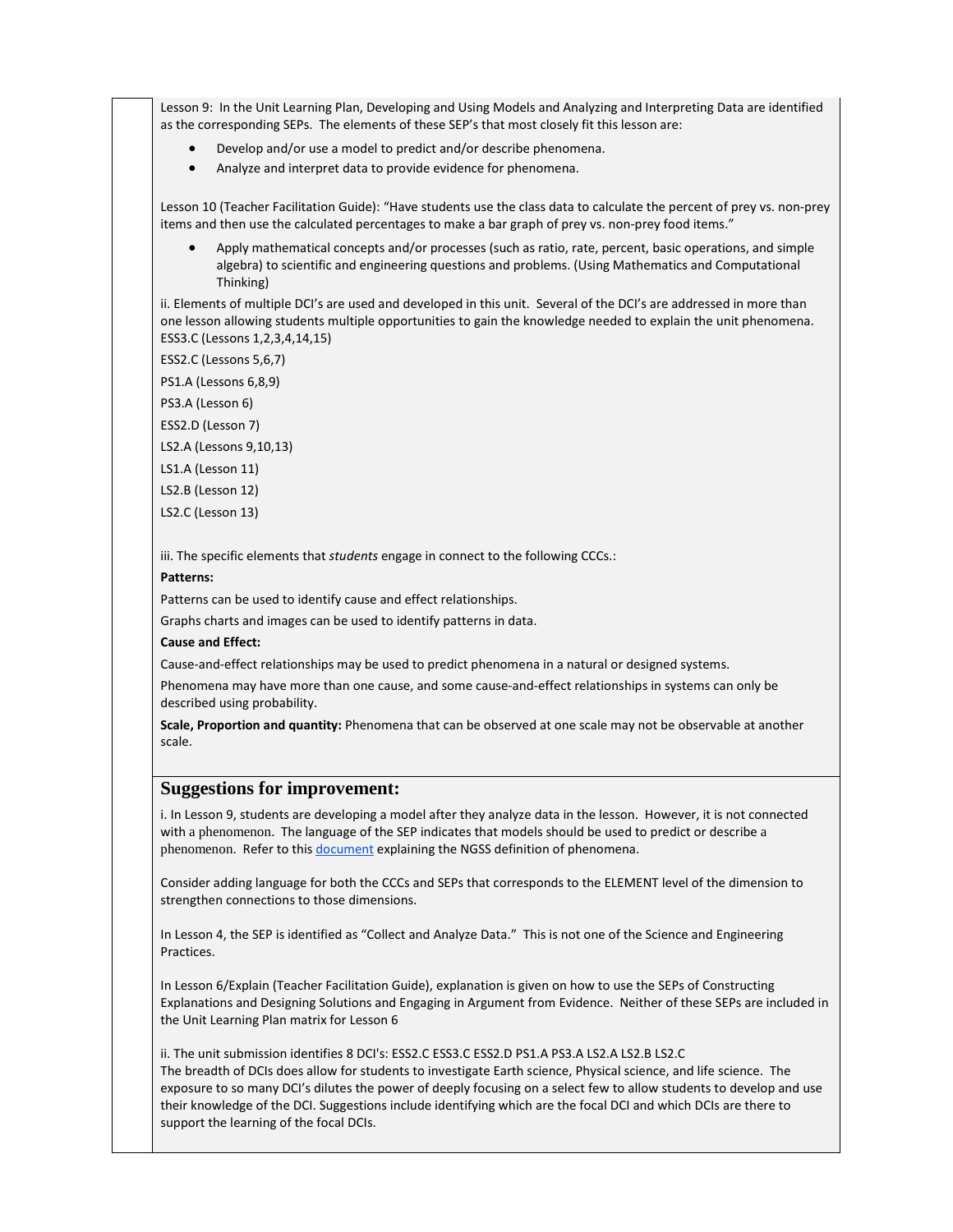|              | iii. In Lesson 1 students engage in a highly interactive and engaging gallery walk of posters with the CCC. Students<br>develop questions related to the phenomena using the CCC. In Lessons 2-15 the CCC are not explicitly mentioned to<br>students or used as a focus. The CCC appear in the Guiding Questions and Objectives column in the unit learning<br>plan, but are not highlighted in student documents. Students are not made aware that they are leveraging the CCC.                                                                                                                                                                                                                                                                                                                                                |
|--------------|----------------------------------------------------------------------------------------------------------------------------------------------------------------------------------------------------------------------------------------------------------------------------------------------------------------------------------------------------------------------------------------------------------------------------------------------------------------------------------------------------------------------------------------------------------------------------------------------------------------------------------------------------------------------------------------------------------------------------------------------------------------------------------------------------------------------------------|
|              | For a stronger connection to the elements of the CCCs, consider adding directions in the Teacher Facilitation Guide<br>indicating that connection beyond the mention in the Unit Learning Plan. The language of the elements of the CCCs<br>could also be more evident in the student handouts.                                                                                                                                                                                                                                                                                                                                                                                                                                                                                                                                  |
|              | Specific evidence from materials and review team consensus reasoning:                                                                                                                                                                                                                                                                                                                                                                                                                                                                                                                                                                                                                                                                                                                                                            |
|              | Lesson 9 authentically engages all three dimensions when students predict (CCC) which marine animal would be most<br>affected by a soda bottle cap using their model (SEP) and understanding of interactions of living and nonliving factors<br>(DCI).                                                                                                                                                                                                                                                                                                                                                                                                                                                                                                                                                                           |
|              | Lesson 12 Students are tasked with using their model to inform their argument from evidence: If you could eliminate<br>toxins from entering one organism in your food chain which one would you remove and why? State a claim and<br>support your claim using evidence from simulation data and your model to explain why removing toxins from this<br>organism would have the greatest impact on the food chain.                                                                                                                                                                                                                                                                                                                                                                                                                |
| Criterion C. | Lesson 13 The conclusion: After student are involved in a game to simulate generations of sea species being impacted<br>by plastic they are prompted to "construct an evidence-based explanation using your unit tracker and previous<br>lessons to answer the question: How do plastics affect marine organisms and cause changes to ecosystems?"                                                                                                                                                                                                                                                                                                                                                                                                                                                                               |
|              | <b>Suggestions for improvement:</b>                                                                                                                                                                                                                                                                                                                                                                                                                                                                                                                                                                                                                                                                                                                                                                                              |
|              | While the objectives listed in the Teacher Facilitation Guide are color-coded to indicate the integration of the three<br>dimensions for each lesson, students are not authentically engaged in all three dimensions in each lesson. The unit<br>tracker tool could be used to meet the goal of students engaging in 3D learning.                                                                                                                                                                                                                                                                                                                                                                                                                                                                                                |
|              | Specific evidence from materials and review team consensus reasoning:                                                                                                                                                                                                                                                                                                                                                                                                                                                                                                                                                                                                                                                                                                                                                            |
|              | i. According to the Unit Design Principals and Teacher Background document "There are 3 different ways that<br>teachers can use unit module.                                                                                                                                                                                                                                                                                                                                                                                                                                                                                                                                                                                                                                                                                     |
|              | "A. Implement lessons as one cohesive unit without using supplemental materials.                                                                                                                                                                                                                                                                                                                                                                                                                                                                                                                                                                                                                                                                                                                                                 |
|              | B. Integrate lessons into one or more units of study over the course of a semester or a year in addition to using other<br>curricular materials.                                                                                                                                                                                                                                                                                                                                                                                                                                                                                                                                                                                                                                                                                 |
|              | C. The lessons within the module could also serve as isolated lessons taught in conjunction with other curricular<br>materials being used to help students explore individual content ideas as they relate to the plastic pollution<br>phenomena."                                                                                                                                                                                                                                                                                                                                                                                                                                                                                                                                                                               |
|              | Evidence from the unit that support coherence:                                                                                                                                                                                                                                                                                                                                                                                                                                                                                                                                                                                                                                                                                                                                                                                   |
| Criterion D  | Lesson 3 (Elaborate): "Before starting this section, review with students the past two lessons. Students monitored<br>their waste for a day and then explored their local community to learn possible sources of pollution. Point out that<br>plastic was frequently used and thrown away/recycled from the monitoring waste activity. Producing plastic is also a<br>potential source of pollution, so now we'll take a look at the process of how plastic is made and can contribute to<br>pollution."                                                                                                                                                                                                                                                                                                                         |
|              | By Lesson 7 students are building on what has been introduced/reviewed in earlier lessons. The Engage activity of<br>Part 3: Spill Spread in this lesson requires students to use information to make sense of the data they analyze.                                                                                                                                                                                                                                                                                                                                                                                                                                                                                                                                                                                            |
|              | Lesson 12 ties in what has been learned in previous lessons and relates it to bioaccumulation in the food chain.                                                                                                                                                                                                                                                                                                                                                                                                                                                                                                                                                                                                                                                                                                                 |
|              | Though there is some evidence of ideas connecting to previous lessons criterion D. coherence is inadequate for the<br>following reasons:                                                                                                                                                                                                                                                                                                                                                                                                                                                                                                                                                                                                                                                                                         |
|              | A.it is implied that the lessons build and support connecting knowledge. Skilled teachers do this without prompting,<br>however in lesson materials it needs to be explicit where and what teachers should point out for students. Each<br>lesson should build on prior lessons by addressing questions raised in those lessons, cultivating new questions that<br>build on what students figured out, and / or cultivating new questions from related phenomena, problems, and prior<br>student experiences. Because this unit has three options for implementation and three parts (A, B, and C) lessons<br>appear disjointed without explicit directions to connect or refer to previous lessons. Because we were tasked to<br>evaluate this as an entire unit, not parts of a unit, it should reflect strong unit coherence. |
|              |                                                                                                                                                                                                                                                                                                                                                                                                                                                                                                                                                                                                                                                                                                                                                                                                                                  |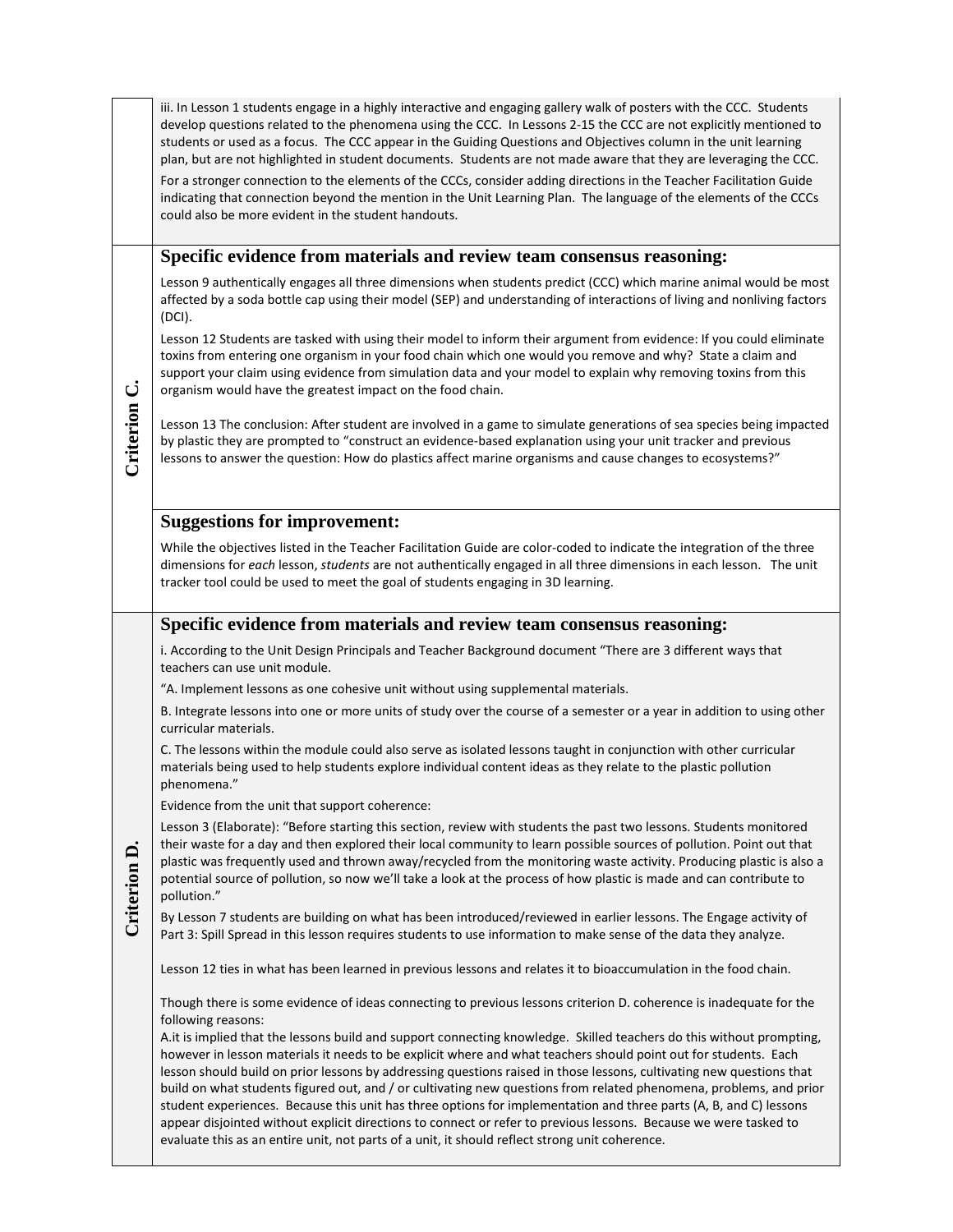|              | ii. The Unit learning plan identifies PE's: MS-ESS2-4 MS-ESS2-6 MS-ESS3-3 MS-PS 1-4 MS-LS1-3 MS-LS2-1 MS-LS2-3<br>MS-LS2-4 MS-ETS1-1 MS-ETS1-2. The targeted PE 'moves' and is aligned to the lesson rather than the unit.                                                                                                                                                                                                                                                                                                                                                                                                           |
|--------------|--------------------------------------------------------------------------------------------------------------------------------------------------------------------------------------------------------------------------------------------------------------------------------------------------------------------------------------------------------------------------------------------------------------------------------------------------------------------------------------------------------------------------------------------------------------------------------------------------------------------------------------|
|              | <b>Suggestions for improvement:</b><br>i. Unit tracker is attached to TFN lesson 1, the document identified as lesson tracker is actually for Lesson 2.<br>Additional information about how to leverage the unit tracker to support unit coherence would strengthen this tool.                                                                                                                                                                                                                                                                                                                                                       |
|              | Instead of students creating multiple separate models, have students continue to add to the same model. This would<br>connect lessons together seamlessly, rather than having students create 8 individual models.                                                                                                                                                                                                                                                                                                                                                                                                                   |
|              | ii. Consider identifying 2-3 PEs as the primary focus of the entire unit, and indicating which PEs are included because<br>portions of them are supported at the lesson level.                                                                                                                                                                                                                                                                                                                                                                                                                                                       |
|              | Specific evidence from materials and review team consensus reasoning:<br>1. ESS (Lesson 1, 2, 3, 4, 5, 6, 7, 14, 15), PS (Lessons 6, 8), LS (Lesson 9, 10, 11, 12, 13), and ETS (lesson 15-somewhat<br>depending on choice of project) are used throughout the unit.                                                                                                                                                                                                                                                                                                                                                                 |
|              | The multiple science domains used together to explain properties (density) of plastic PS1. A and how that effects the<br>food chain ESS3.C and LS2.A                                                                                                                                                                                                                                                                                                                                                                                                                                                                                 |
| Criterion E. | ii. The CCC of Cause and Effect is evident in almost every lesson in this unit. Cause and Effect is used to make sense<br>of the unit phenomena throughout multiple science domains.                                                                                                                                                                                                                                                                                                                                                                                                                                                 |
|              | This was adequate because the connections between science domains where appropriate and the CCC were used in<br>making sense of the multiple science domains.                                                                                                                                                                                                                                                                                                                                                                                                                                                                        |
|              | <b>Suggestions for improvement:</b><br><b>NA</b>                                                                                                                                                                                                                                                                                                                                                                                                                                                                                                                                                                                     |
|              | Specific evidence from materials and review team consensus reasoning:                                                                                                                                                                                                                                                                                                                                                                                                                                                                                                                                                                |
|              | Math skills are used to graph and analyze data (such as in Lesson 2, 10, 13) Explanation of types of graphs is done in<br>Lesson 2 with a review activity on what kind of graph for different situations. Students analyze a prepared graph in<br>Lesson 9.                                                                                                                                                                                                                                                                                                                                                                          |
|              | Percent (Lesson 2, 10, 12, 13)                                                                                                                                                                                                                                                                                                                                                                                                                                                                                                                                                                                                       |
|              | Ratios/proportions are used (Lesson 3)                                                                                                                                                                                                                                                                                                                                                                                                                                                                                                                                                                                               |
| Criterion F. | ELA: Reading assignments are done in several lessons such as: 1, 2,3, 5, 7, 11, 12, 13. In Lesson 5's optional Extend<br>Activity students read a children's book, relating it back to the movement of pollution through storm drains. Another<br>option is for students to create their own book about pollution. Lesson 13 includes an argumentative writing<br>assignment. Lesson 15 students write letters to manufacturers. Also in Lesson 15 students research at least two<br>resources that are suggested to them to gain more insight into global plastic pollution issues. They take notes on a<br>table provided to them. |
|              | Social Studies connection in Lesson 4 with "circular economy" of products and "extended producer responsibility".<br>Geography connections are available with the different gyres (Lesson 7) and current movements.                                                                                                                                                                                                                                                                                                                                                                                                                  |
|              | Reasoning: The above examples from the unit where both Math and ELA connections are leveraged. The appropriate<br>ELA/Literacy/Math CCSS could be easily called out in teacher and student documents, especially when students<br>analyze information text in numerous lessons in this unit. However, no explicit connections are made to the<br>ELA/Literacy CCSS.                                                                                                                                                                                                                                                                  |
|              |                                                                                                                                                                                                                                                                                                                                                                                                                                                                                                                                                                                                                                      |
|              | <b>Suggestions for improvement:</b>                                                                                                                                                                                                                                                                                                                                                                                                                                                                                                                                                                                                  |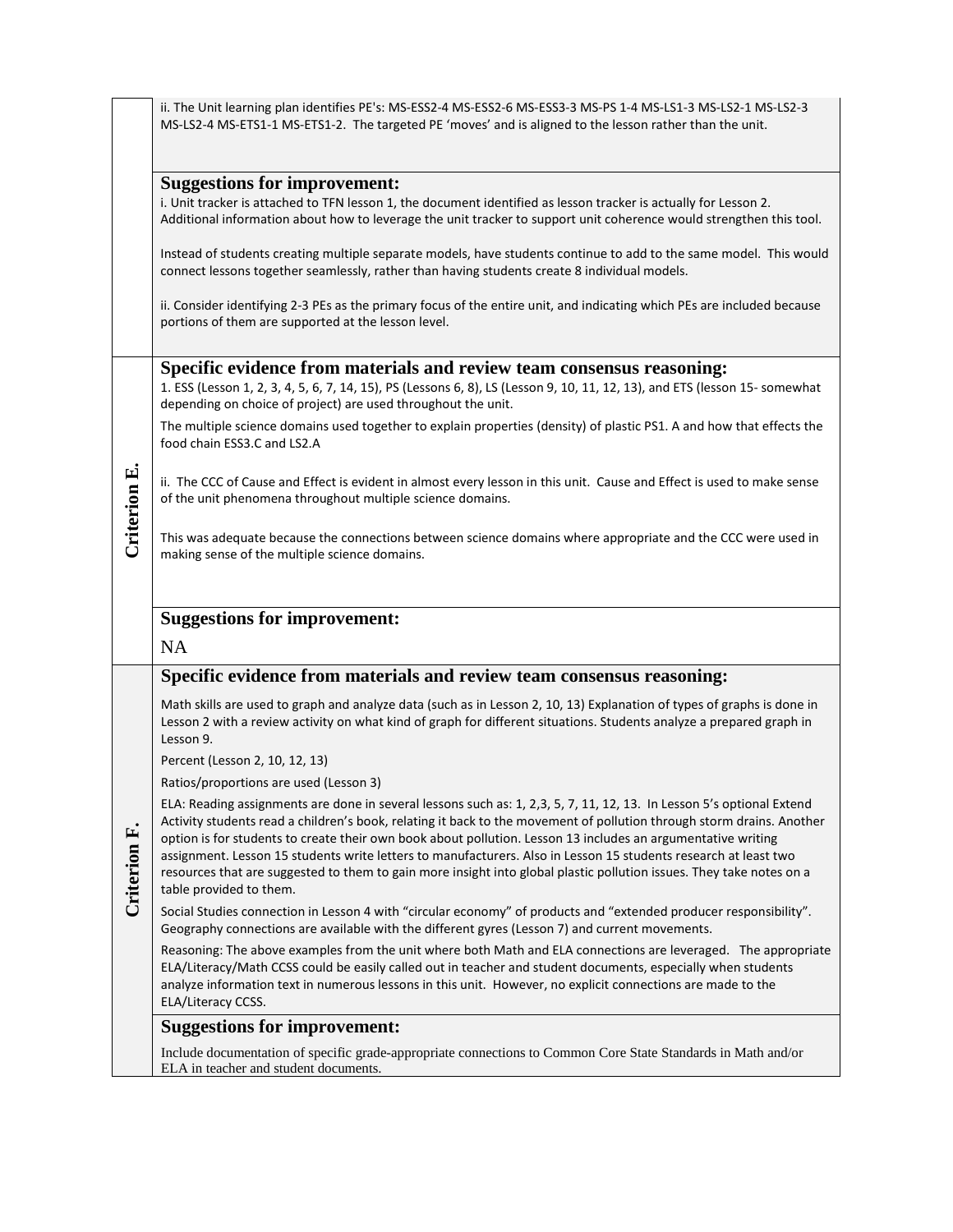|                      |                                                                                                                                                                                                                                                                                                                                                                                                                                                                                                                                                                                                                                                                                                                                                                                                                                                                                                                                                                                                                                                                                                                                                                                                                                                                                                                                                                                                                                                                                                                                                                                                                                                                                                               |      | <b>Evidence of Quality?</b> |             |           |
|----------------------|---------------------------------------------------------------------------------------------------------------------------------------------------------------------------------------------------------------------------------------------------------------------------------------------------------------------------------------------------------------------------------------------------------------------------------------------------------------------------------------------------------------------------------------------------------------------------------------------------------------------------------------------------------------------------------------------------------------------------------------------------------------------------------------------------------------------------------------------------------------------------------------------------------------------------------------------------------------------------------------------------------------------------------------------------------------------------------------------------------------------------------------------------------------------------------------------------------------------------------------------------------------------------------------------------------------------------------------------------------------------------------------------------------------------------------------------------------------------------------------------------------------------------------------------------------------------------------------------------------------------------------------------------------------------------------------------------------------|------|-----------------------------|-------------|-----------|
|                      | Category II. NGSS Instructional Supports:                                                                                                                                                                                                                                                                                                                                                                                                                                                                                                                                                                                                                                                                                                                                                                                                                                                                                                                                                                                                                                                                                                                                                                                                                                                                                                                                                                                                                                                                                                                                                                                                                                                                     | None | Inadequate                  | Adequate    | Extensive |
|                      | A. Relevance and Authenticity: Engages students in authentic and meaningful scenarios that<br>reflect the practice of science and engineering as experienced in the real world.                                                                                                                                                                                                                                                                                                                                                                                                                                                                                                                                                                                                                                                                                                                                                                                                                                                                                                                                                                                                                                                                                                                                                                                                                                                                                                                                                                                                                                                                                                                               |      |                             | $\mathbf X$ |           |
|                      | B. Student Ideas: Provides opportunities for students to express, clarify, justify, interpret,<br>and represent their ideas and respond to peer and teacher feedback orally and/or in<br>written form as appropriate.                                                                                                                                                                                                                                                                                                                                                                                                                                                                                                                                                                                                                                                                                                                                                                                                                                                                                                                                                                                                                                                                                                                                                                                                                                                                                                                                                                                                                                                                                         |      |                             | X           |           |
|                      | C. Building Progressions: Identifies and builds on students' prior learning in all three<br>dimensions, including providing support to teachers.                                                                                                                                                                                                                                                                                                                                                                                                                                                                                                                                                                                                                                                                                                                                                                                                                                                                                                                                                                                                                                                                                                                                                                                                                                                                                                                                                                                                                                                                                                                                                              |      | $\mathbf X$                 |             |           |
| <b>Unit Criteria</b> | D. Scientific Accuracy: Uses scientifically accurate and grade-appropriate scientific<br>information, phenomena, and representations to support students' three-dimensional<br>learning.                                                                                                                                                                                                                                                                                                                                                                                                                                                                                                                                                                                                                                                                                                                                                                                                                                                                                                                                                                                                                                                                                                                                                                                                                                                                                                                                                                                                                                                                                                                      |      |                             | X           |           |
|                      | Differentiated Instruction: Provides guidance for teachers to support differentiated<br>Е.<br>instruction.                                                                                                                                                                                                                                                                                                                                                                                                                                                                                                                                                                                                                                                                                                                                                                                                                                                                                                                                                                                                                                                                                                                                                                                                                                                                                                                                                                                                                                                                                                                                                                                                    |      | X                           |             |           |
|                      | Teacher Support for Unit Coherence: Supports teachers in facilitating coherent student<br>F.<br>learning experiences over time.                                                                                                                                                                                                                                                                                                                                                                                                                                                                                                                                                                                                                                                                                                                                                                                                                                                                                                                                                                                                                                                                                                                                                                                                                                                                                                                                                                                                                                                                                                                                                                               |      | X                           |             |           |
|                      | G. Scaffolded differentiation over time: Provides supports to help students engage in the<br>practices as needed and gradually adjusts supports over time so that students are<br>increasingly responsible for making sense of phenomena and/or designing solutions to<br>problems.                                                                                                                                                                                                                                                                                                                                                                                                                                                                                                                                                                                                                                                                                                                                                                                                                                                                                                                                                                                                                                                                                                                                                                                                                                                                                                                                                                                                                           |      | $\mathbf X$                 |             |           |
|                      | At least adequate evidence for all of the unit criteria in the category; extensive<br>Category II Rating: 1<br>evidence for criteria A-C                                                                                                                                                                                                                                                                                                                                                                                                                                                                                                                                                                                                                                                                                                                                                                                                                                                                                                                                                                                                                                                                                                                                                                                                                                                                                                                                                                                                                                                                                                                                                                      |      |                             |             |           |
| Criterion A.         | Specific evidence from materials and review team consensus reasoning:<br>i. Lesson 2: Students use data from their own waste monitoring.<br>ii. Lesson 3 Explore (Teacher Facilitation Notes): "Students work in pairs on the computer to explore the area around<br>their school for possible sources of pollution. Show students how to look at different parts of Google Maps (ie. Street<br>view, zooming, moving around, etc.)"<br>Lesson 3 Elaborate (Teacher Facilitation Notes): "Also, include the recycling tips below and share with your students<br>your city/area's recycling guide if one is available to spread the word to their families and communities."<br>Lesson 5 Elaborate (Teacher Facilitation Notes): "Note For question 3: An image of the LA River watershed is provided<br>in additional handouts. You may print an image of your community's watershed or have students research and look<br>up this information."<br>111. In Lesson 14 students evaluate product packaging and may provide alternative better packaging. Lesson 15 asks<br>students to share packaging use and recycling at home with their study of packaging design.<br>Reasoning: This was marked as adequate because students do have the opportunity to experience a phenomenon,<br>make connections to a student's community, and provides opportunities for student to connect their explanation of a<br>phenomena and design solution to a problem from their own experience.<br><b>Suggestions for improvement:</b><br>Assumptions are made of fairly significant pollution being in the area where the field study is done in Lesson 4.<br>Alternatives should be provided if this is not the case. |      |                             |             |           |
| Criterion B.         | Specific evidence from materials and review team consensus reasoning:<br>The gallery walk in Lesson 1 shares student ideas and comprehension.<br>Students generate questions in Lesson 2 and create a flyer about better alternative materials (BAN). Their opinions<br>are shared in the Lesson 4 Inside/Outside Circle activity.<br>In Lesson 6 student input is gathered in the Explore activity using a data gathering technique (of fingers on chins.)<br>Student input is collected so that classmates do not as easily influence them.<br>In Lesson 8 students come up with an experimental plan that is then teacher approved. A peer-review is done.                                                                                                                                                                                                                                                                                                                                                                                                                                                                                                                                                                                                                                                                                                                                                                                                                                                                                                                                                                                                                                                 |      |                             |             |           |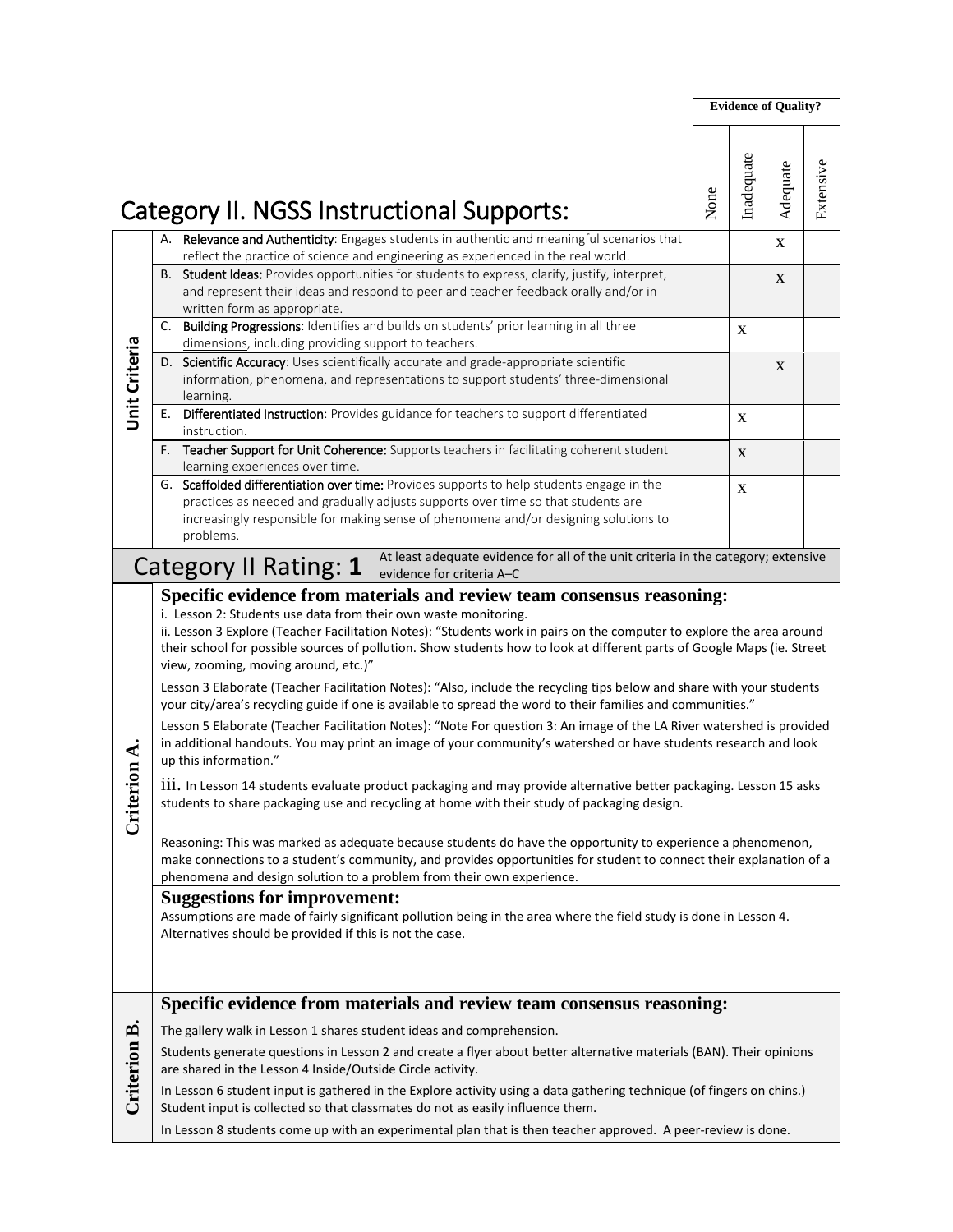|              | Lesson 9 Explore (Teacher Facilitation Notes): "Provide students time to create their models and then revise their<br>models based on new knowledge gained from their peers."                                                                                                                                                                                                                                                                                                                                                                                                                                                                                                                                                           |
|--------------|-----------------------------------------------------------------------------------------------------------------------------------------------------------------------------------------------------------------------------------------------------------------------------------------------------------------------------------------------------------------------------------------------------------------------------------------------------------------------------------------------------------------------------------------------------------------------------------------------------------------------------------------------------------------------------------------------------------------------------------------|
|              | Lesson 10 and 11's Reflection page allows students an opportunity to revise misconceptions.                                                                                                                                                                                                                                                                                                                                                                                                                                                                                                                                                                                                                                             |
|              | Lesson 11- Agree or Disagree activity.                                                                                                                                                                                                                                                                                                                                                                                                                                                                                                                                                                                                                                                                                                  |
|              | Lesson 13- students are asked to describe what it means for ecosystems to be dynamic and resilient and are asked to<br>write a hypothesis re: plastics impact on the environment.                                                                                                                                                                                                                                                                                                                                                                                                                                                                                                                                                       |
|              | This was adequate because students do have opportunities to express, clarify, justify, interpret, and represent their<br>ideas and respond to peer and teacher feedback orally and/or in written form as appropriate.                                                                                                                                                                                                                                                                                                                                                                                                                                                                                                                   |
|              | <b>Suggestions for improvement:</b>                                                                                                                                                                                                                                                                                                                                                                                                                                                                                                                                                                                                                                                                                                     |
|              | Allow more student input in the models and investigations and less direction from teachers.                                                                                                                                                                                                                                                                                                                                                                                                                                                                                                                                                                                                                                             |
|              | Specific evidence from materials and review team consensus reasoning:<br>Teacher Facilitation Notes - Prerequisite knowledge section indicates expected prior learning                                                                                                                                                                                                                                                                                                                                                                                                                                                                                                                                                                  |
|              | Lesson 6 (Teacher Facilitation Guide): "This lesson sequence focuses on ocean currents, as such, the exploration of<br>why the earth is unevenly heated is not explored in this lesson section. You may wish to address this concept,<br>between the check for prior knowledge of coloring the map and revealing the thermal world map." This evidence<br>from the lessons supports teachers building on student prior learning related to a DCI.                                                                                                                                                                                                                                                                                       |
| Criterion C. | This was marked as inadequate because while the teacher materials do explicitly identify some expectations of prior<br>student knowledge of the disciplinary core ideas, they do not identify and build upon the students' prior learning in<br>the Science and Engineering Practices or the Crosscutting Concepts.                                                                                                                                                                                                                                                                                                                                                                                                                     |
|              | <b>Suggestions for improvement:</b>                                                                                                                                                                                                                                                                                                                                                                                                                                                                                                                                                                                                                                                                                                     |
|              | Identify and builds on students' prior learning in all three dimensions, not just the DCIs. Include supports to teachers in<br>what sorts of pre-teaching may need to occur in order for students to succeed in all three of the dimensions.                                                                                                                                                                                                                                                                                                                                                                                                                                                                                            |
|              | Specific evidence from materials and review team consensus reasoning:                                                                                                                                                                                                                                                                                                                                                                                                                                                                                                                                                                                                                                                                   |
|              | All science information is accurate and grade level appropriate based on the DCIs used in this unit.                                                                                                                                                                                                                                                                                                                                                                                                                                                                                                                                                                                                                                    |
|              | <b>Suggestions for improvement:</b>                                                                                                                                                                                                                                                                                                                                                                                                                                                                                                                                                                                                                                                                                                     |
| Criterion D. | Lesson 8's investigation to identify plastics has some safety concerns for this grade level. It is more effective and<br>engaging for students to perform the lab, but far more dangerous. Offer specifics (such as alternatives for labs<br>without fume hoods) in the lesson for safety procedures when a full lab is not available.                                                                                                                                                                                                                                                                                                                                                                                                  |
|              | Specific evidence from materials and review team consensus reasoning:                                                                                                                                                                                                                                                                                                                                                                                                                                                                                                                                                                                                                                                                   |
|              | i. Evidence of guidance for teachers to support differentiated instruction include:                                                                                                                                                                                                                                                                                                                                                                                                                                                                                                                                                                                                                                                     |
|              | Lesson 5: The reflection sentence stems, prompts for explaining their model "Question to be answered by model"<br>and the space provided for the explanation in graphic organizer.                                                                                                                                                                                                                                                                                                                                                                                                                                                                                                                                                      |
| Criterion E. | Lesson 15 "Teachers may need to provide additional guidance or scaffolds to help students complete parts of the<br>projectprovide students with a checklist of items that they need to complete" [these guidance and scaffolds are<br>not included in lesson materials]                                                                                                                                                                                                                                                                                                                                                                                                                                                                 |
|              | ii. Teachers are given some instructions to circulate through the room, noting where students are struggling in Lesson<br>5's Engage activity.                                                                                                                                                                                                                                                                                                                                                                                                                                                                                                                                                                                          |
|              | Lesson 2 Explain (Teacher's Facilitator Notes): "Alternative if students need more guidance in graphing: Show<br>students an example of a bar graph. Ask students to describe what the bar graph is showing them. Tell students they<br>will be creating a bar graph that shows the whole class data. Ask students what they should label their x and y axes. If<br>necessary, guide students in the labeling and numbering of the bar graph Explain to students that there are multiple<br>ways to show data. Direct students to look at a pie chart. Ask students what the pie chart is showing. Explain to<br>students that they will now be creating a pie chart to represent the data they collected. (students may or may not use |
|              | a calculator)"<br>iii. Lesson 2 Explain (Student Handout): "Challenge: Imagine if each person uses one less plastic item than they used<br>the day before. Estimate how long it would take until the amount of plastic waste used in a day was cut in half<br>(reduced by 50%)." [The Teacher's notes do not indicate if this is for students with high interest or everyone]                                                                                                                                                                                                                                                                                                                                                           |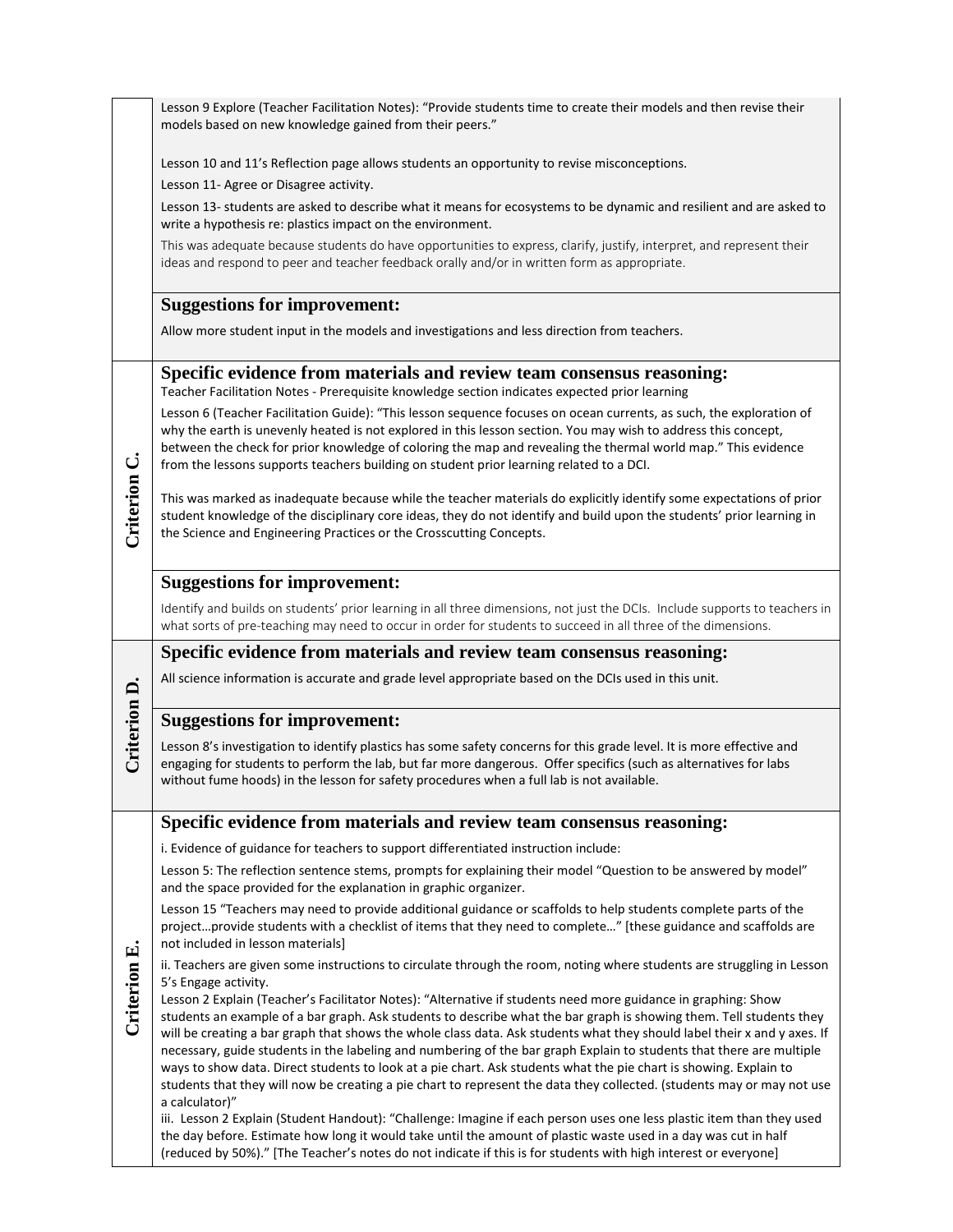**Specific evidence from materials and review team consensus reasoning:** i. The unit tracker [improperly identified in the submission materials-- Unit tracker is actually attached to TFN for lesson 1, the document identified as lesson tracker is only for lesson 2]. This tool would be a strategy that has a lot of instructional strength to provide unit coherence for both teacher and student. It is mentioned as optional in the submitted materials. The Unit Tracker is given as an optional activity "to record new learning" In Lesson 2-8, 10-13. In Lesson 7 teachers are given the option of having students create a brochure, comic, poster, etc. to describe how pollution gets caught in a gyre. In Lesson 10 there is an optional Fact vs. Fiction card sort. In Lesson 14 students may write a letter to manufacturers suggesting more environmentally friendly packaging. Rationale: Though the reviewers were able to tease out a few examples of differentiated instruction explicitly written in the teacher materials, guidance and support needed for students who are ELL, special needs or are well below grade level are not provided. Also, though extra and alternative activities are suggested, materials do not indicate if they are for extra support, high interest students or everyone. **Suggestions for improvement:** Consider adding possible modifications for students who are English Language Learners or have special needs. This could include alternative texts, closed captions for videos, pre-teaching and graphic organizers. Give multiple versions of student sheets with differentiation options such as: add a word bank, chunk the questions, limit the number of questions, use graphic organizers for notes, etc. Alternative reading selections should be provided for those who are challenged with reading and for those who need more challenging materials. Newsela provides reading materials at a variety of reading levels. Consider being more specific in teacher materials where gifted and/or students with high interest could benefit from an activity/reading.

ii. Teacher materials reference all three dimensions in the standards identification, but strategies for linking the learning to all three dimensions are not explicit.

## **Suggestions for improvement:**

**Criterion Criterion F.** 

**Criterion G.**

Criterion

ق

The deliberate use of the Unit Tracker (shared in Lesson 1) could strengthen the unit coherence. This criterion could easily be improved to "adequate" or "extensive" by adding simple strategies at the end/beginning of lessons identifying connections between lessons and how to include all three dimensions. These additions could include: techniques for leveraging student questions to drive the learning, 'on-ramps' for returning to the ideas about the anchoring phenomena, and explicit strategies for students to connect the learning in all three dimensions.

**Specific evidence from materials and review team consensus reasoning:**

This unit does not have explicit mentions of scaffolded differentiation over time or any evident gradual adjustment of supports over time so that students are responsible for their learning.

Reviewers noted that students do work in whole class, small groups and individually throughout several lessons. i.e. Lesson 6, students are allowed to gain confidence on their water cycle sketches, adding ideas and suggestions from partners, small groups and whole class suggestions. This scaffolds their learning as they are allowed to modify what they gain from videos and other texts to their own work. However, lessons are mostly teacher-led with little student individual input. Lesson 15's teacher notes includes mention of scaffolding options such as teachers providing additional guidance in the form of a checklist of items that are needed to be completed and due dates for each section.

## **Suggestions for improvement:**

Include more independent choice and work opportunities. Make explicit mentions in the teacher and student materials how to differentiate so that students engage in the practices as needed and gradually adjusts supports over time so that students are increasingly responsible for making sense of phenomena and/or designing solutions to problems.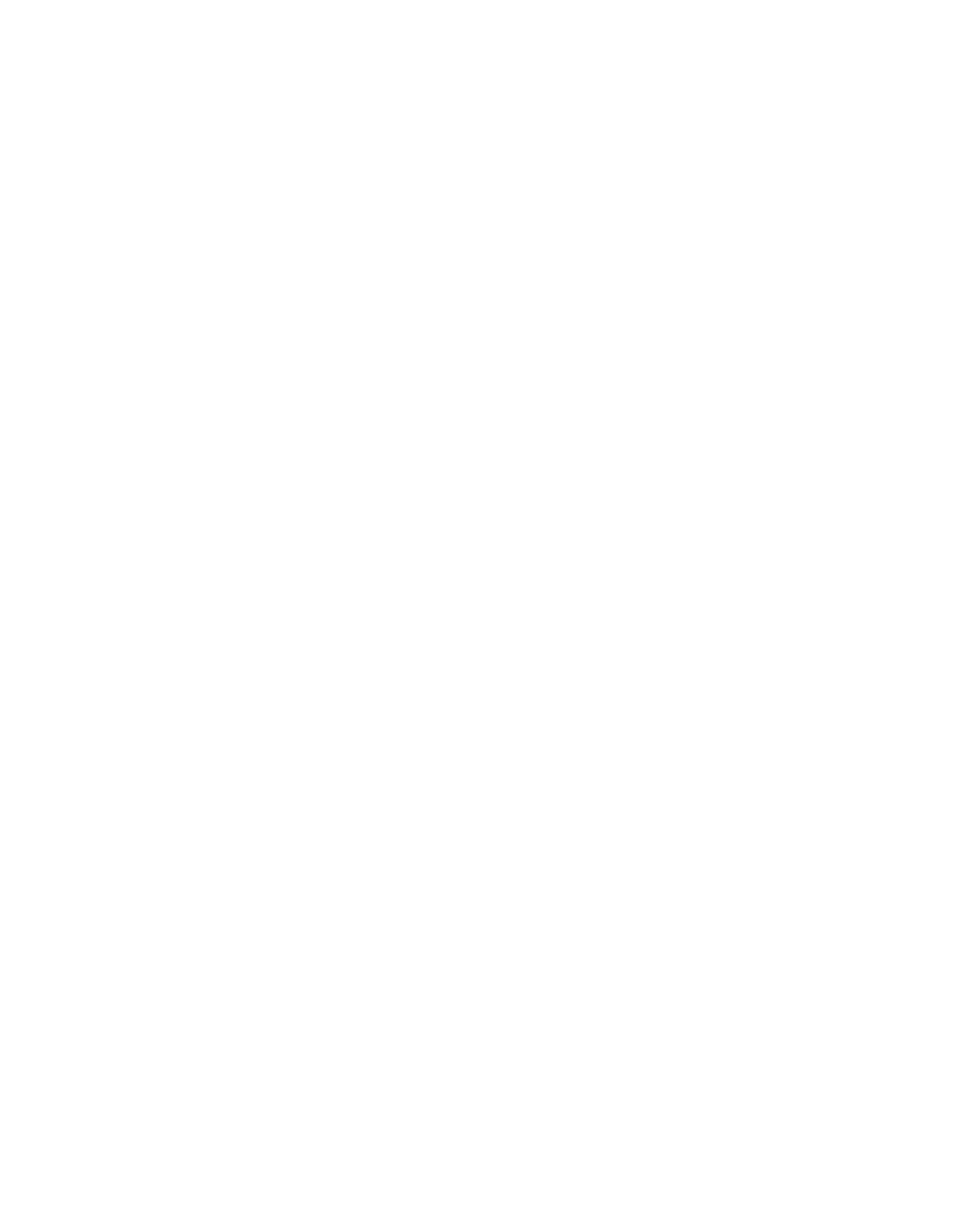|                      |                                                                                                                                                                                                                                                                                                                                                                                                                                                                                                                                                                                                                                                                                                                                                                                                                                                                                                                                                                                                                                                                                                                                                                                                                                                                                                                                                                                                                                                                                                                                                                                                                                                                                                                                                                                                     |      |             | <b>Evidence of Quality?</b> |           |
|----------------------|-----------------------------------------------------------------------------------------------------------------------------------------------------------------------------------------------------------------------------------------------------------------------------------------------------------------------------------------------------------------------------------------------------------------------------------------------------------------------------------------------------------------------------------------------------------------------------------------------------------------------------------------------------------------------------------------------------------------------------------------------------------------------------------------------------------------------------------------------------------------------------------------------------------------------------------------------------------------------------------------------------------------------------------------------------------------------------------------------------------------------------------------------------------------------------------------------------------------------------------------------------------------------------------------------------------------------------------------------------------------------------------------------------------------------------------------------------------------------------------------------------------------------------------------------------------------------------------------------------------------------------------------------------------------------------------------------------------------------------------------------------------------------------------------------------|------|-------------|-----------------------------|-----------|
|                      | <b>Category III. Monitoring NGSS Student Progress</b>                                                                                                                                                                                                                                                                                                                                                                                                                                                                                                                                                                                                                                                                                                                                                                                                                                                                                                                                                                                                                                                                                                                                                                                                                                                                                                                                                                                                                                                                                                                                                                                                                                                                                                                                               | None | Inadequate  | Adequate                    | Extensive |
|                      | A. Monitoring 3D student performances: Elicits direct, observable evidence of three-<br>dimensional learning; students are using practices with core ideas and crosscutting<br>concepts to make sense of phenomena and/or to design solutions.                                                                                                                                                                                                                                                                                                                                                                                                                                                                                                                                                                                                                                                                                                                                                                                                                                                                                                                                                                                                                                                                                                                                                                                                                                                                                                                                                                                                                                                                                                                                                      |      | $\mathbf X$ |                             |           |
|                      | B. Formative: Embeds formative assessment processes throughout that evaluate student<br>learning to inform instruction.                                                                                                                                                                                                                                                                                                                                                                                                                                                                                                                                                                                                                                                                                                                                                                                                                                                                                                                                                                                                                                                                                                                                                                                                                                                                                                                                                                                                                                                                                                                                                                                                                                                                             |      | X           |                             |           |
| <b>Unit Criteria</b> | C. Scoring guidance: Includes aligned rubrics and scoring guidelines that provide guidance<br>for interpreting student performance along the three dimensions to support teachers<br>in (a) planning instruction and (b) providing ongoing feedback to students.                                                                                                                                                                                                                                                                                                                                                                                                                                                                                                                                                                                                                                                                                                                                                                                                                                                                                                                                                                                                                                                                                                                                                                                                                                                                                                                                                                                                                                                                                                                                    |      |             | X                           |           |
|                      | D. Unbiased tasks/items: Assesses student proficiency using methods, vocabulary,<br>representations, and examples that are accessible and unbiased for all students.                                                                                                                                                                                                                                                                                                                                                                                                                                                                                                                                                                                                                                                                                                                                                                                                                                                                                                                                                                                                                                                                                                                                                                                                                                                                                                                                                                                                                                                                                                                                                                                                                                |      |             | X                           |           |
|                      | Coherent Assessment system: Includes pre-, formative, summative, and self-assessment<br>Е.<br>measures that assess three-dimensional learning.                                                                                                                                                                                                                                                                                                                                                                                                                                                                                                                                                                                                                                                                                                                                                                                                                                                                                                                                                                                                                                                                                                                                                                                                                                                                                                                                                                                                                                                                                                                                                                                                                                                      |      | X           |                             |           |
|                      | Opportunity to learn: Provides multiple opportunities for students to demonstrate<br>F.<br>performance of practices connected with their understanding of disciplinary core ideas<br>and crosscutting concepts and receive feedback                                                                                                                                                                                                                                                                                                                                                                                                                                                                                                                                                                                                                                                                                                                                                                                                                                                                                                                                                                                                                                                                                                                                                                                                                                                                                                                                                                                                                                                                                                                                                                 |      |             | X                           |           |
|                      | At least adequate evidence for all criteria in the category; extensive evidence<br>Category III Rating: 1 for at least one criterion                                                                                                                                                                                                                                                                                                                                                                                                                                                                                                                                                                                                                                                                                                                                                                                                                                                                                                                                                                                                                                                                                                                                                                                                                                                                                                                                                                                                                                                                                                                                                                                                                                                                |      |             |                             |           |
| erion A.<br>Ğ        | Specific evidence from materials and review team consensus reasoning:<br>Lesson objectives in teacher materials are written to include all three dimensions. Upon examination of the student<br>materials, the students are not authentically engaged in all three dimensions in every lesson.<br>Monitoring of student SEP and DCI development are evident in the rubrics and teacher facilitation notes, but<br>evidence of the CCC are not evident in rubrics.<br>Reviewers identified 3 lessons where students are clearly engaged in three-dimensional learning:<br>Lesson 9 authentically engages all three dimensions when students predict (CCC) which marine animal would be most<br>affected by a soda bottle cap using their model (SEP) and understanding of interactions of living and nonliving factors<br>(DCI).<br>Lesson 12 Students are tasked with using their model to inform their argument from evidence: If you could eliminate<br>toxins from entering one organism in your food chain which one would you remove and why? State a claim and<br>support your claim using evidence from simulation data and your model to explain why removing toxins from this<br>organism would have the greatest impact on the food chain.<br>Lesson 13 The conclusion: Construct an evidence-based explanation using your unit tracker and previous lessons to<br>answer the question: How do plastics affect marine organisms and cause changes to ecosystems?<br>This unit could easily move from inadequate to adequate by slightly adjusting lessons so that students use practices<br>with core ideas and crosscutting concepts to make sense of a phenomena. With only 3 of 15 lessons identified as<br>students engaged in 3D learning, reviewers determined this was inadequate. |      |             |                             |           |
|                      | <b>Suggestions for improvement:</b><br>Increase the number of lessons that elicit direct, observable evidence of three-dimensional learning; students are using<br>practices with core ideas and crosscutting concepts to make sense of phenomena and/or to design solutions. Consider<br>showing how students are engaged in the use of all three dimensions, not just including the vocabulary in teacher<br>materials.                                                                                                                                                                                                                                                                                                                                                                                                                                                                                                                                                                                                                                                                                                                                                                                                                                                                                                                                                                                                                                                                                                                                                                                                                                                                                                                                                                           |      |             |                             |           |
|                      | Specific evidence from materials and review team consensus reasoning:                                                                                                                                                                                                                                                                                                                                                                                                                                                                                                                                                                                                                                                                                                                                                                                                                                                                                                                                                                                                                                                                                                                                                                                                                                                                                                                                                                                                                                                                                                                                                                                                                                                                                                                               |      |             |                             |           |
| Criterion B.         | The reviewers of this lesson found evidence of attempted formative assessment: The front matter of the submission<br>states "with an SEP serving as a formative assessment within each lesson". However, it's not indicated within the<br>lesson materials how to leverage the SEP to serve as a formative assessment.<br>While evaluating this unit reviewers found many opportunities for formative assessment. A few are included below:                                                                                                                                                                                                                                                                                                                                                                                                                                                                                                                                                                                                                                                                                                                                                                                                                                                                                                                                                                                                                                                                                                                                                                                                                                                                                                                                                         |      |             |                             |           |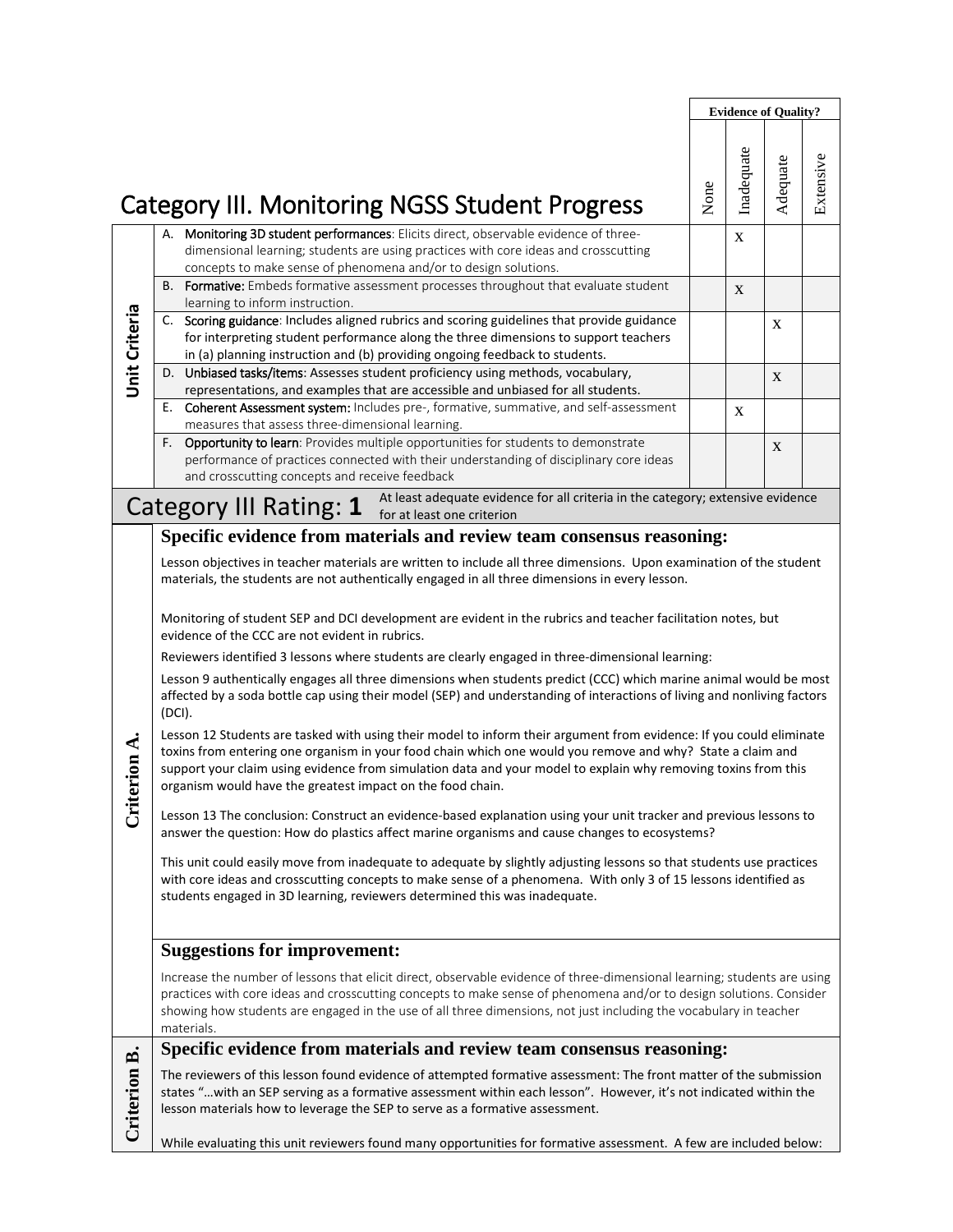|              | Lesson 5: Teacher will circulate and take note of where students seem to be struggling.<br>Lesson 6: Part 1 introduction student poll of what happens when water vapor rises<br>Exit tickets - Lesson 12 in the Elaborate activity.<br>Inside-Outside Circle is used in two lessons. Card sort activity done in lessons 9, 10.<br>Teachers are making observations and prompting students with worksheet and lab packets.<br>This criterion is inadequate because though there are multiple opportunities for formative assessment throughout<br>this unit, it is unclear if they are to be used as formative assessment as there is no direction on how to adapt<br>instruction based on assessment results. The idea suggested in the submission of an SEP serving as a formative<br>assessment within each lesson is not evident in the lessons. |
|--------------|-----------------------------------------------------------------------------------------------------------------------------------------------------------------------------------------------------------------------------------------------------------------------------------------------------------------------------------------------------------------------------------------------------------------------------------------------------------------------------------------------------------------------------------------------------------------------------------------------------------------------------------------------------------------------------------------------------------------------------------------------------------------------------------------------------------------------------------------------------|
|              | <b>Suggestions for improvement:</b>                                                                                                                                                                                                                                                                                                                                                                                                                                                                                                                                                                                                                                                                                                                                                                                                                 |
|              | Indicate in the Teacher Facilitation Guide which assessments should be used as formative assessments. Give specific<br>guidance as to what to do if formative assessments indicate that students did not meet the standards.                                                                                                                                                                                                                                                                                                                                                                                                                                                                                                                                                                                                                        |
|              | Specific evidence from materials and review team consensus reasoning:                                                                                                                                                                                                                                                                                                                                                                                                                                                                                                                                                                                                                                                                                                                                                                               |
|              | Multiple rubrics for models and explanations are included. Some include sample responses and opportunities for<br>revision. Though the rubrics are not 3D, they do support good modeling and constructing explanations                                                                                                                                                                                                                                                                                                                                                                                                                                                                                                                                                                                                                              |
|              | Specifically, a model-scoring rubric is provided in Lessons 5-7, 9, 12 for the models produced in these lessons; in<br>Lesson 8 and 13 for the CER conclusions and in Lesson 15 a rubric is provided for the culminating project.                                                                                                                                                                                                                                                                                                                                                                                                                                                                                                                                                                                                                   |
| Criterion C. | This criterion is adequate because the rubrics included are aligned to the SEPs and DCIs, and would benefit from more<br>direct assessment of the CCCs. There are general mentions of opportunities for revision (evidence of ongoing<br>feedback to students). The lessons that include these rubrics are the lessons reviewers identified as being<br>authentically three-dimensional in Category III criterion A. (Lessons 9, 12, and 13).                                                                                                                                                                                                                                                                                                                                                                                                       |
|              | <b>Suggestions for improvement:</b>                                                                                                                                                                                                                                                                                                                                                                                                                                                                                                                                                                                                                                                                                                                                                                                                                 |
|              | Include more specific guidance for interpreting the student performances along the three dimensions to support<br>teachers planning instruction and providing ongoing feedback to students in lessons other than 9, 12, and 13.                                                                                                                                                                                                                                                                                                                                                                                                                                                                                                                                                                                                                     |
|              | Specific evidence from materials and review team consensus reasoning:                                                                                                                                                                                                                                                                                                                                                                                                                                                                                                                                                                                                                                                                                                                                                                               |
| Criterion D  | Reviewers understand that this unit was originally written for students in California, near the ocean. This is unbiased<br>for the original intended audience. When thinking across the United States, and showcasing this unit for others to<br>hold up as an example of unbiased, some students may have little familiarity with oceans, beaches and marine<br>environments. Because beach clean ups are not accessible for all students nationally, teachers may have to add<br>additional exposure to video/photos in order for students to make sense of the unit objectives. It was very helpful to<br>have the option to complete the bullous dissection lesson virtually.                                                                                                                                                                   |
|              | <b>Suggestions for improvement:</b>                                                                                                                                                                                                                                                                                                                                                                                                                                                                                                                                                                                                                                                                                                                                                                                                                 |
|              | Consider acknowledging in the front matter of the unit options for people not near a marine ecosystem.<br>The Teacher's Guide could suggest ways a teacher could "stage" the beach visit in their own classroom.                                                                                                                                                                                                                                                                                                                                                                                                                                                                                                                                                                                                                                    |
|              | Specific evidence from materials and review team consensus reasoning:                                                                                                                                                                                                                                                                                                                                                                                                                                                                                                                                                                                                                                                                                                                                                                               |
| Criterion E. | No coherent assessment system is identified. Reviewers note in Lesson 13 the argumentative writing assignment is<br>an optional summative assessment for the unit. Lesson 15's project is a summative assessment. Students are given<br>the opportunity to self-assess.                                                                                                                                                                                                                                                                                                                                                                                                                                                                                                                                                                             |
|              | Rationale: There are rich opportunities for assessment evident in every lesson, but these opportunities are not<br>explicitly identified in the teacher or student materials. The assessments do not include students using an SEP and<br>CCC to explain a DCI. By revisiting the assessment used for this unit, this criterion could be moved to adequate.                                                                                                                                                                                                                                                                                                                                                                                                                                                                                         |
|              | <b>Suggestions for improvement:</b>                                                                                                                                                                                                                                                                                                                                                                                                                                                                                                                                                                                                                                                                                                                                                                                                                 |

 $\overline{\phantom{a}}$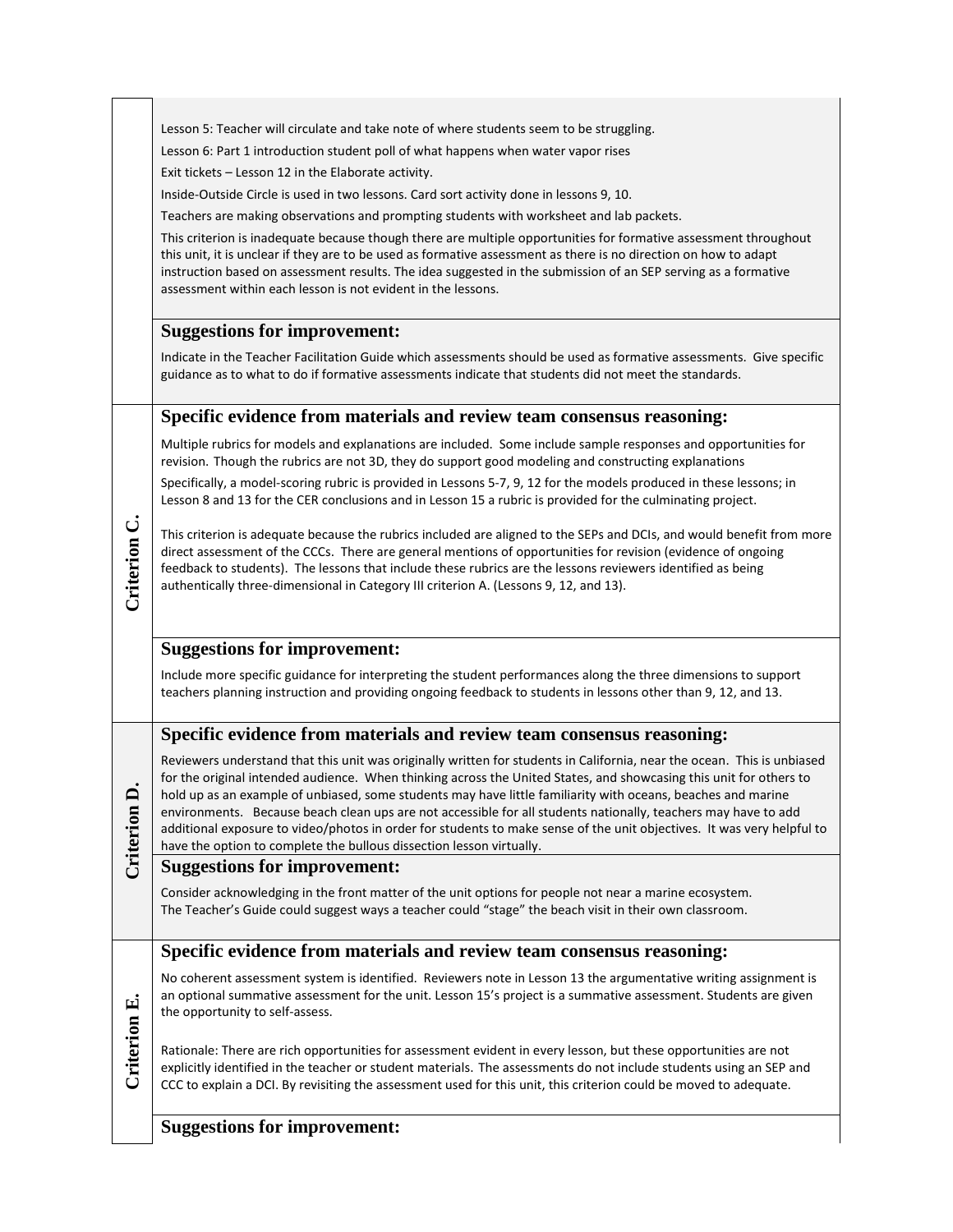|              | Consider adding pre-assessments with teacher guidance how to use these to inform instruction, self-assessment<br>opportunities and labeling assessments as formative or summative. Also consider adding additional alternative<br>assessments for diverse learners.                                                                                                                                                                                                                                                                         |
|--------------|---------------------------------------------------------------------------------------------------------------------------------------------------------------------------------------------------------------------------------------------------------------------------------------------------------------------------------------------------------------------------------------------------------------------------------------------------------------------------------------------------------------------------------------------|
|              | Specific evidence from materials and review team consensus reasoning:                                                                                                                                                                                                                                                                                                                                                                                                                                                                       |
|              | In Lesson 1 students are involved in learning about each of the CCC and ask questions about each and related<br>phenomenon. This showcases a best practice in leveraging the CCC and having students receive feedback. This was<br>the only lesson where students explicitly connect their understandings to the CCC and receive peer feedback. The<br>following lessons support opportunities for student to demonstrate performance of practice connected with their<br>understanding of the DCI without explicit student use of the CCC. |
|              | Lesson 2, 3, 4, 10, 11 - Analysis Questions, Reflection Questions                                                                                                                                                                                                                                                                                                                                                                                                                                                                           |
|              | Lesson 5, 6, 7, 12 - Model with Explanation                                                                                                                                                                                                                                                                                                                                                                                                                                                                                                 |
|              | Lesson 8 - Experiment Conclusion with Claim and Evidence and peer review of conclusion                                                                                                                                                                                                                                                                                                                                                                                                                                                      |
|              | Lesson 9 - Model with Explanation and Conclusion                                                                                                                                                                                                                                                                                                                                                                                                                                                                                            |
|              | Lesson 10, 11 - Agree/Disagree Activity students revise misconceptions/note change in opinion                                                                                                                                                                                                                                                                                                                                                                                                                                               |
| Criterion F. | Lesson 13 - Conclusion                                                                                                                                                                                                                                                                                                                                                                                                                                                                                                                      |
|              | Lesson 14 - Letter to a Manufacturer                                                                                                                                                                                                                                                                                                                                                                                                                                                                                                        |
|              | Lesson 15 - Design Project                                                                                                                                                                                                                                                                                                                                                                                                                                                                                                                  |
|              | This criterion was adequate for the extensive evidence of SEP and DCI use. It would be extensive if CCCs were<br>leveraged directly and student ideas were what informed the learning. Much of the activities are teacher driven.                                                                                                                                                                                                                                                                                                           |
|              | <b>Suggestions for improvement:</b><br>Focus more on student-driven learning through this process and include more explicit references for CCC in                                                                                                                                                                                                                                                                                                                                                                                           |

## Summary Comments

Though this unit is rated "R", this submission shows a lot of promise and potential. Reviewers were encouraged by this because it is one if the best submissions we have evaluated. There wasn't a particular criterion that was exceptional, but there was quality across the unit so that it would be valuable to share this with the public as a "Quality work in progress" while it undergoes revisions.

Reviewers appreciate that there are multiple ways to leverage and use the submitted materials and it is implied that the lessons build and support connecting knowledge but that is not explicit in submitted materials. Because reviewers were asked to evaluate the submission as a unit, the ratings for unit coherence lowered the overall score of the submission.

Easy ways to increase unit coherence would be to have students continue to add to one model, rather than making multiple separate models and leveraging the unit tracker document to show connections across the entire unit. This document has potential to significantly strengthen unit coherence.

In reviewing this unit, authors should also complete a more rigorous editing process to catch typos and distracting formatting errors.

There is still room/need for improvement, significantly the need for more student-driven/student-centered investigations and in support materials for students with learning issues.

#### **Unit Rating Scale for Category I (Criteria A–F):**

- **3**: At least adequate evidence for all of the unit criteria in the category; extensive evidence for criteria A–C
- **2**: At least some evidence for all unit criteria in Category I (A–F)**;**

opportunities for peer feedback and sense making.

adequate evidence for criteria A–C

**1**: Adequate evidence for some criteria in Category I, but inadequate/no evidence for at least